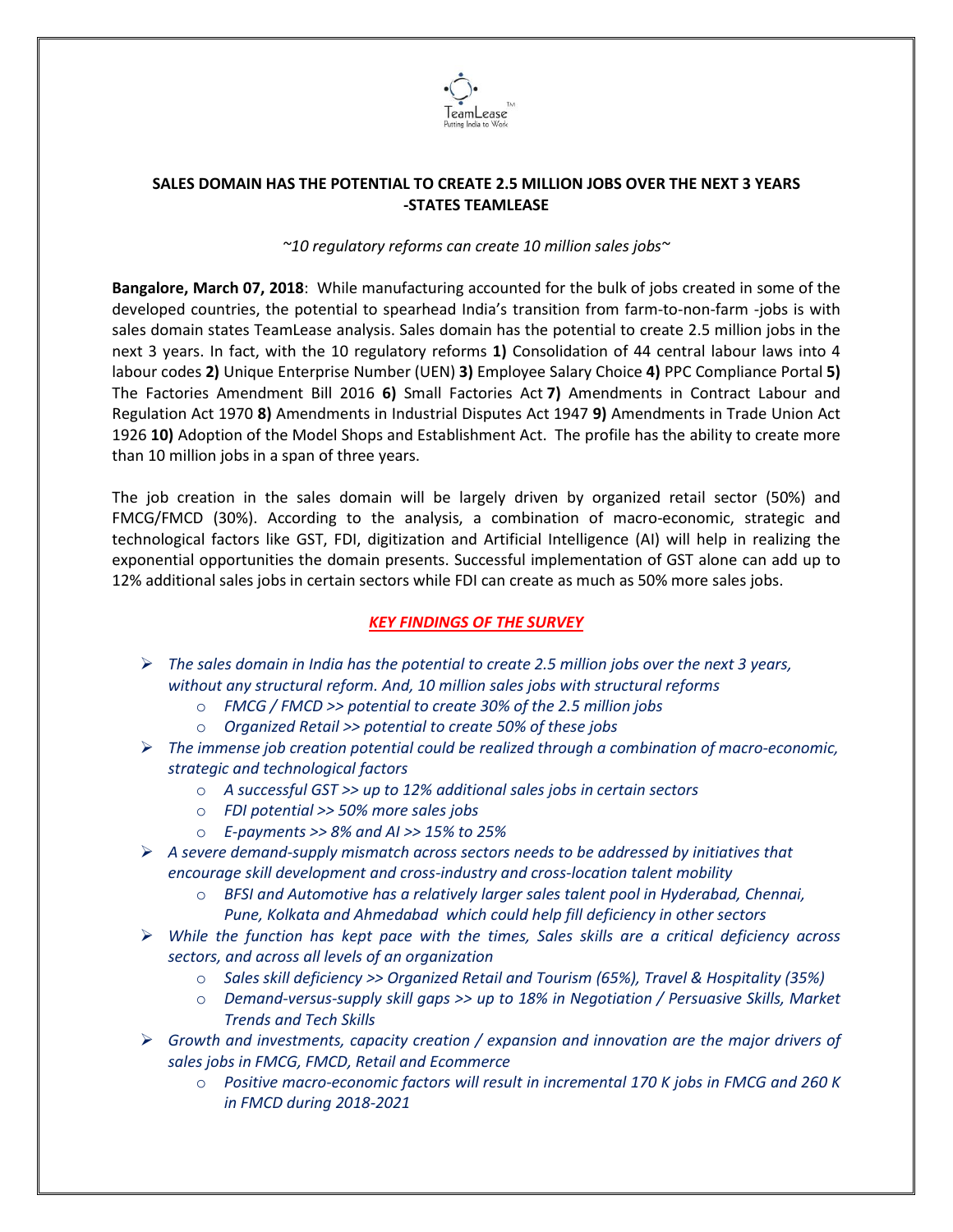

- o *Retail real estate capacity expansion could potentially add 680K retail sales jobs during 2018-2021*
- o *Salary growth prospects as high as 25%*
- o *Digital transaction volumes accelerating at 31% will create 122K Merchant Acquirer jobs*
- *The new, 'expanded', sales profile which goes beyond face-to-face and door-to-door sales is valuable to Ecommerce.*
	- o *61% of all sales organizations see ecommerce as the biggest threat to retaining talent.*
	- o *30% of employers say sales roles most vulnerable*
- *Salary and compensation is what attracts 95% professionals to sales while career growth opportunities attract 93%, company culture attracts 90%*

Commenting on the analysis, **Ms. Rituparna Chakraborty, EVP and Co-Founder, TeamLease Services** said, "By just doing 10 regulatory reforms we can create 10 millions sales jobs and this is an opportunity India which is at a critical demographic crossroad, simply cant lose out on. The urbanization, rising middle class and a free-spending younger generation coupled with business-friendly government reforms have made India to be one of the world's fastest-growing emerging markets. Increased adoption of digital technologies, as well as government's initiatives around GST, regulatory simplification, increasing FDI inflows will further boost the economy. The ability of companies to take advantage of this opportunity will depend on their capability to sell more, sell better and sell faster which in turn will stimulate the demand and make sales the inevitable and most potent profile."

Elaborating on the trend, **Mr. Jia Lal Koundal, Head- Trade Marketing Panasonic India**, said, "In the last decade, the face of retail has changed from old-age Kirana stores in by lanes to Tech-enabled experiential stores, growing exponentially to be a \$1.1 trillion market by 2020. There is a steady growth opportunity of 20% to 25% in the modern retail sector in India. Over 43 million retail employees serve customers on a daily basis. Additionally, analytics and artificial intelligence are playing a critical role in boosting productivity of people. Coupled with the exponential growth in the retail sector along with opportunities for startup retailers to create their own niche there is a bigger market opportunity in terms of collaboration and partnership. The number of sales jobs thus created in the retail sector is going to be tremendous."

According to analysis, owing to rapid industry transformation, market expansion, customer evolution, reach and revenue growth the business models are evolving and so is the sales function across sectors. By 2025 India is set to become the fifth largest consumer durables market in the world and it will have a corresponding impact on sales profile. With FDI inflow of 77K crore between April 2000 and March 2017 the incremental sales job creation resulting from FDI inflow is estimated at around 200k in the next 3 years. Similarly, the retail and ecommerce sector will see an incremental sales job creation of 350K in the next 3 years. Some of the key profiles that will see a huge demand in FMCG are sales representatives, Business Development Officer, Sales Coordinator, Territory Sales In-charge and sales officer. It will contribute to 71.7K incremental job creation. However, in FMCD 60.6K incremental jobs will be contributed by profiles like Cluster manager, Trade sales manager, Inside Sales, Sales trainers and Category Managers. Retail sector will see an incremental job creation of 69K in profiles like Store Manager, Channel sales specialists, Relationship Manager, Sales Executive and Promoter.

Commenting on the potential of the profile, **Mr. Ajay Sachdev, Head Learning, Training and OD, Eureka Forbes**, said, "In the fast evolving world - where technology is impacting lifestyles every day, one thing which remains unchallenged and unchanged is Career for 'Life in Sales'. With a potential to create 2.5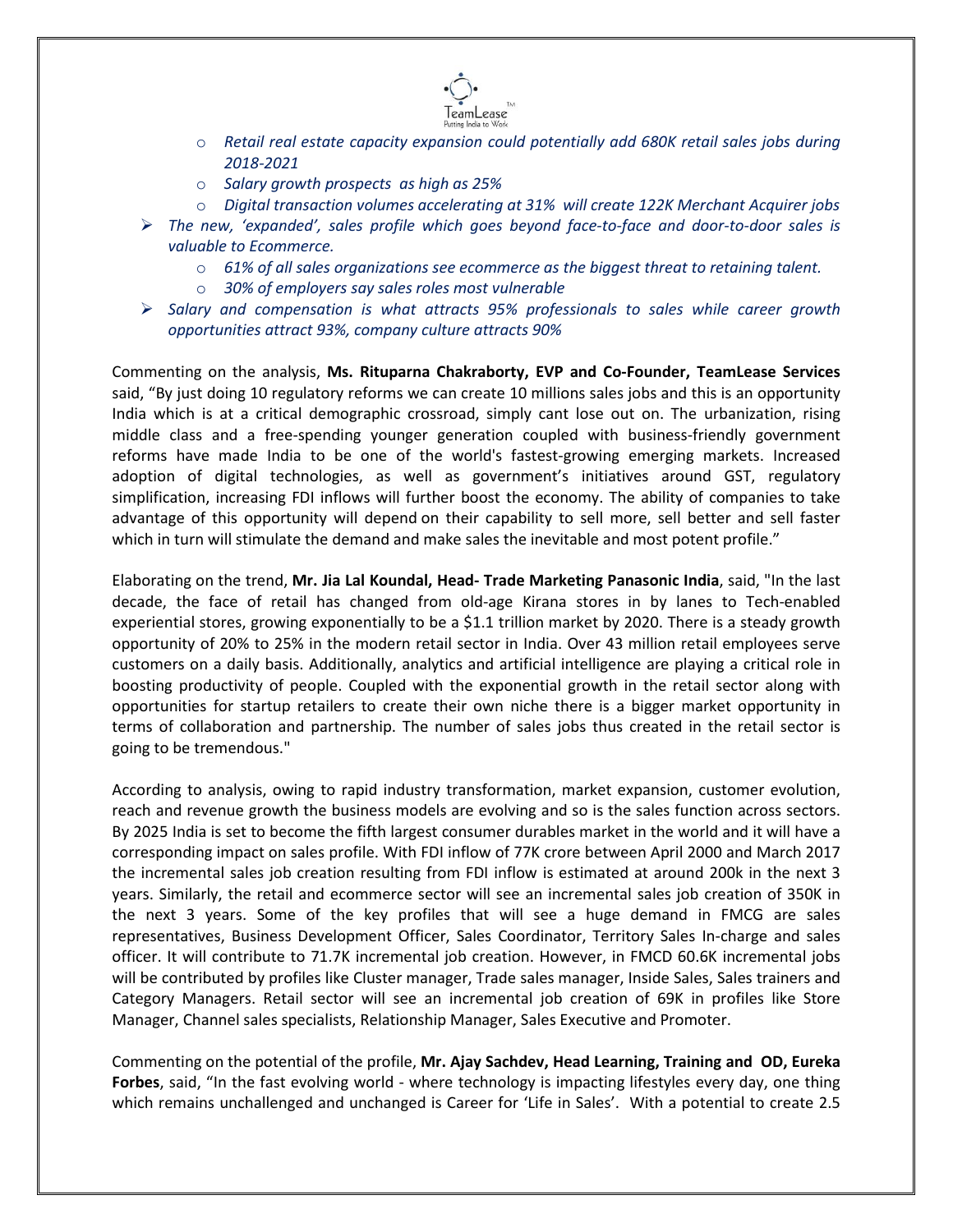

million sales jobs over next 3 years, the growth opportunities in the Sales domain in unmatched for. However, there is a need to showcase the success stories of entrepreneurs who could not succeed without being a salesman at heart. With an ever evolving requirement of consumers, no matter how advance the products are in terms of technology, personal connect and user experience is the only thing that will help sell the product, which in turn is managed by the sales employees. Thus, a need to embrace sales at the early stage of one's career to unleash the entrepreneur spirit is of utmost importance."

"The e-commerce and technology sector, contrary to popular opinion, will be responsible for the creation of maximum jobs in sales domain. Since these sectors have moved towards unified interface across online and offline, they will now need offline sales people to augment some of the digital sales processes. This will be seen in the physical stores of most online brands right from furniture retailing to grocery stores. The ecommerce companies will need sales force to augment selling at these stores. Also, in payments and financial services the merchant acquirers will have a large need of people who will be required not just for tracking brands but also to synchronize an understanding and making sure the brands understand their products and ways in which they can be engaged." added, **Mr. Mrinal Sinha, COO, Mobikwik Systems**

Apart from traditional sectors new age business driven by the governmental thrust on digital India is also going to add a hundred thousand jobs. The adoption of mobile banking and e-payments will add new profiles such as merchant acquirers. In fact, the profile alone will create around 122K jobs in the next 3 years.

However, as much as there is a demand for talent, the supply is uneven. While BFSI and automotive sectors in cities like Mumbai, Delhi, Kolkata, Chennai and Hyderabad have a surplus of talent, organized retail, Tourism, Travel & Hospitality and Consumer Durables/Goods seems to struggling with deficit of supply. Organized retail has a shortage of around 65%, tourism, travel & hospitality of around 35% and Consumer Durables/Goods of 30%.

Analyzing a plethora of sectors according to the study, apart from Sales, the other domains that will see a boom in job creation are Engineering & Design, Information Technology, Marketing, Accounts & Accounting and Human Resources.

An in-depth study, the analysis also delves deep into the various factors that govern talent management like attrition. According to the research only 32% of the employees stay with an organization for more than 5 years indicating the need for a robust and comprehensive people management policy. As per the analysis more than 93% of the sales professionals feel selling is repetitive. The second most common reason is poor reputation of the profession.

India's Job Market Salvation: Sales is a comprehensive analysis that brings forth the areas that will contribute to job creation. The analysis covers 10 sectors namely organized retail, consumer durables / goods, construction & real estate, healthcare & pharmaceuticals, beauty and wellness, BFSI, automobile, transportation, logistics, warehousing & packaging, food processing and media and entertainment.

## **About TeamLease Services Limited**